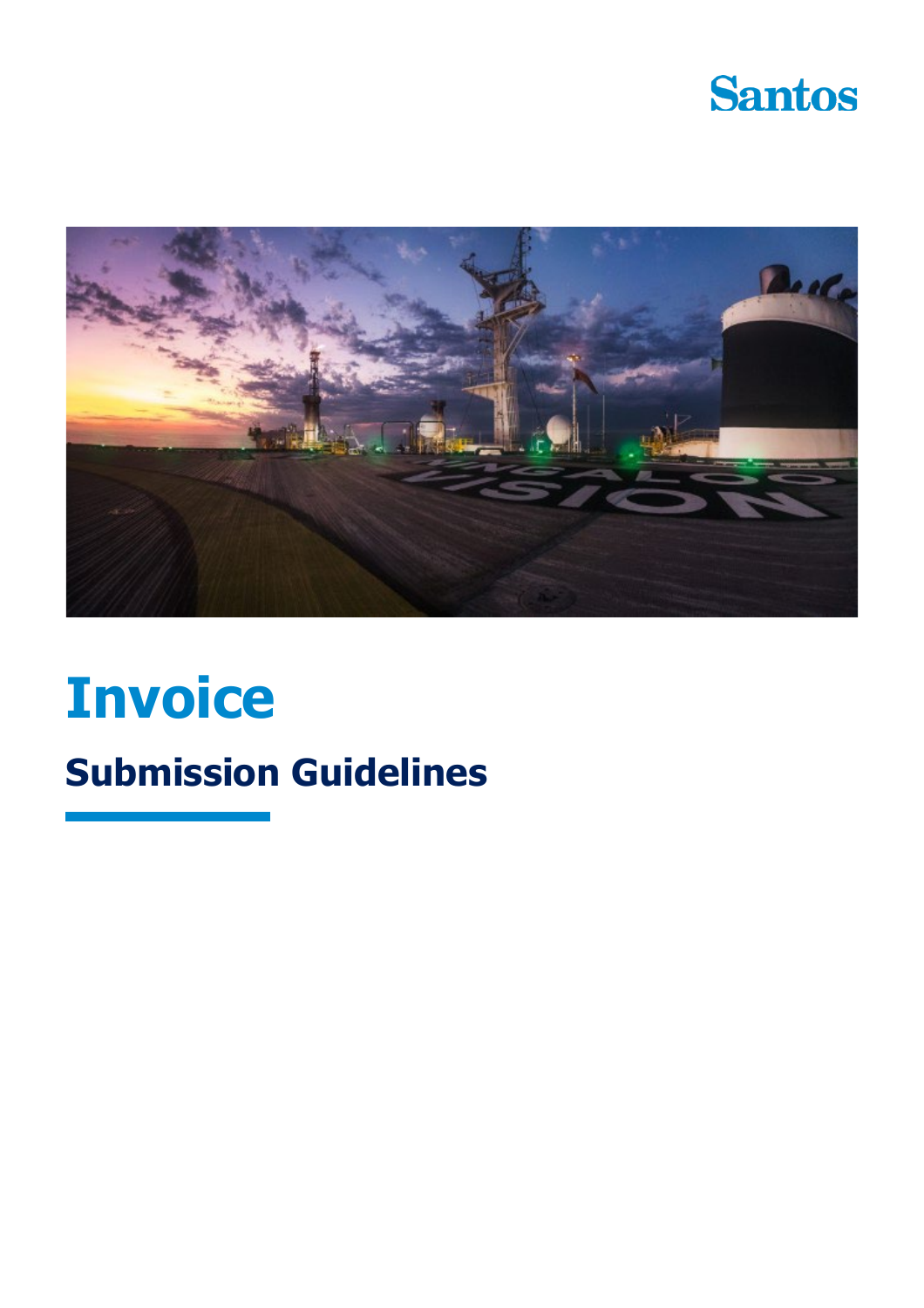

## Invoice Submission Guidelines

This standard process was developed so that Santos can efficiently and accurately provide payment to our vendors and meet relevant legislative requirements. All invoices must meet these guidelines and requirements.

## General pre-conditions

Vendors must have supplied the goods or services listed in the invoice

## Coupa Invoice Submission (Purchase Order)

Santos preferred method of invoicing Purchase Orders is via Coupa Supplier Portal. Training materials can be found at <https://www.santos.com/procurement/supplier-information/>

Any vendor contracted to use Coupa (Santos e-invoice solution) must process invoices via Coupa Supplier Portal (CSP) directly, vendors should not submit invoices via email or fax. Invoices received from CSP vendors via email or fax will be rejected.

CSP vendors must select the relevant Purchase Order and attach an invoice and any supporting documentation (i.e., signed timesheets, completed withholding tax templates etc).

Invoices will be matched, and scheduled payment details will be visible through Coupa.

#### **Exceptions:**

• Invoices containing Withholding Tax. These Invoices shall follow the Manual Invoice Submission Guidelines.

## Coupa Invoice Submission (Contract)

A restricted, pre-agreed, group of vendors can invoice Santos without a Purchase order using **Coupa invoice against Contract.**

Any vendor contracted to use Coupa *invoice against contract* must process invoices via Coupa Supplier Portal (CSP) directly, vendors should not submit invoices via email or fax. Invoices received from CSP vendors via email or fax will be rejected.

CSP vendors must select the relevant Contract and attach an invoice and any supporting documentation (i.e., signed timesheets, completed withholding tax templates etc) that is compliant with Santos Invoice Requirements.

Invoices will be approved, and scheduled payment details will be visible through Coupa.

## Manual Invoice Submission

Vendors not contracted to use Coupa Supplier Portal can submit invoices via email. Manual invoices shall be directed to the Accounts Payable department as detailed on the purchasing document.

#### **Exceptions:**

• Service vendors may occasionally be requested to provide additional information to enable Service Entry Sheet creation prior to invoicing. Please work with your relevant Santos business representative to enable this.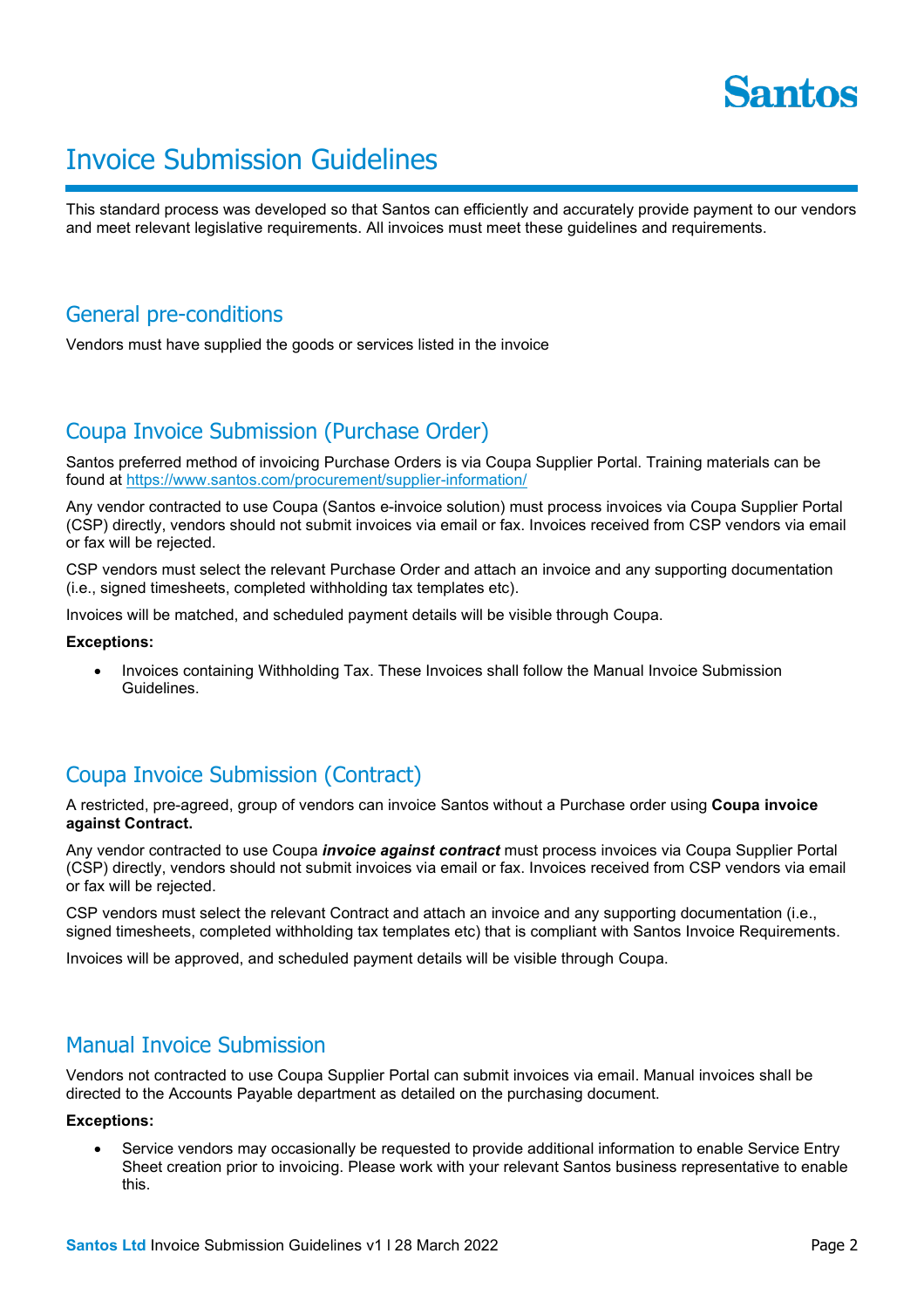

## Fieldglass Invoice Guidelines

Vendors using Fieldglass must not submit invoices to Santos.

Fieldglass invoices will be created automatically based on an approved timesheet and will be paid based on the contract payment terms. Vendors using Fieldglass must reconcile their payment systems with Fieldglass invoices.

#### **Exceptions:**

• GLNG OPL vendors must send a weekly consolidated invoice to Accounts Payable showing GLNG as the buyer, listing all the payment pending Fieldglass invoices for taxation purposes.

## Santos Invoice Requirements

If an invoice does not meet the below criteria, it will not be processes and will be rejected and returned to the vendor, outlining the reason for rejection and any actions that need to be taken.

Rejected invoices need to be corrected and resubmitted for payment.

#### Invoice Details

Invoices must comply with relevant government invoicing guidelines/requirements. Additional information required by Santos includes:

- **Vendor invoice or account number** (if applicable): must be clearly indicated on the invoice
- **Purchase Order Number:** Invoices must display a valid Purchase Order and if one has not been provided, contact your Santos representative prior to submitting the goods or services invoice
- **Vendor Name**: Must match the vendor name on the Purchase Order
- **Santos Entity:** Must match the Santos entity on the Purchase Order
- **Bank details:** Details on invoice must match those held on file by Santos If changed then contact your Santos representative to change the bank details on file
- **Taxes:** Invoices with VAT/GST tax applicable must have both the vendor address and tax registration number clearly displayed on the invoice
	- o VAT/GST and any local taxes must be identified separately on invoices
	- $\circ$  Any county-specific VAT/GST/WHT regulatory invoice requirements must be met.
- **Other Requirements:** Refer to your Purchase Order for additional invoice submission details.

#### Invoice Submission

- Submit documents in the following order: Invoice / Credit note / ### /### followed by supporting documents
- Invoices can be black and white or coloured but must be clear and legible and cannot be handwritten
- Invoices can be submitted as PDF, TIGG/TIFF, DOC/DOCX, JPG, HTM/HTML or RTF format via email but must be less than 3MB.
- Invoices in a language other than English or ### must be submitted to the relevant Santos business for translation. *Note: that your local Santos representative will provide you with the invoice submission email address for these invoices.*
- Exchange Rate Form/ ###, to be places after invoice or credit note and followed by supporting documentation

#### Invoice Disputes

- Disputed Invoices will be communicated to the supplier by either Santos Representative or Accounts Payable via email or Coupa Supplier portal dispute functionality
- The Dispute reason will be communicated, and the invoice will remain unpaid
- A disputed invoice can be resolved by communicating missing information required to resolve the dispute, reissuing the invoice with updated information, crediting the full or partial invoice or cancelling the invoice from your system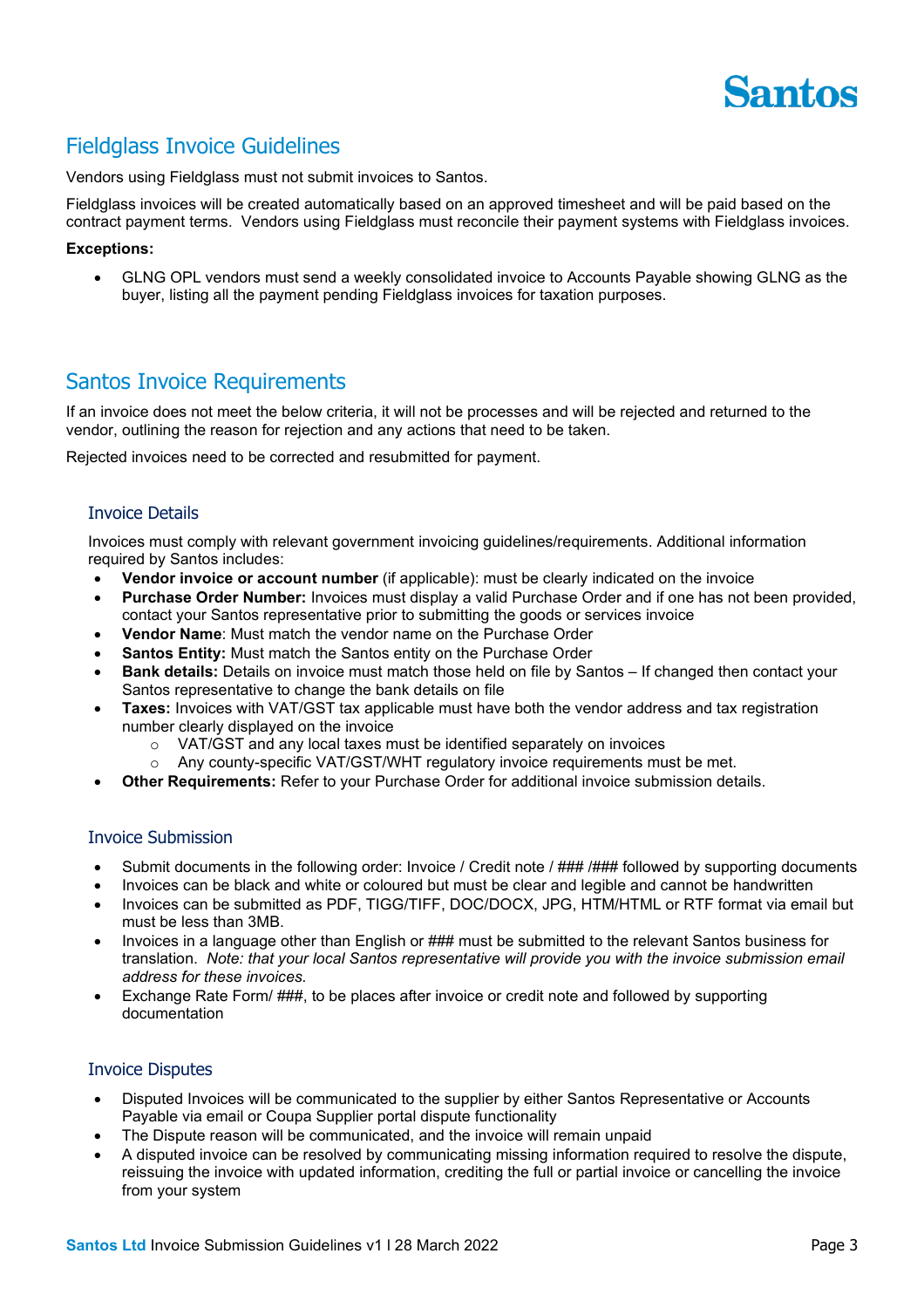

- The dispute resolution outcome must be communicated to your Santos Representative or Accounts Payable via email or Coupa Supplier portal dispute functionality
- A disputed invoice which is resolved at later date in time may or will have the invoice date updated to the date of resolution and payment terms will recalculate from this point accordingly.

## Credit Adjustments

All credit adjustments must reference the applicable Purchase Order Number, Contract Number and relevant invoice number.

## Please contact your Santos representative for queries related to:

- E-Invoice (Coupa) supply.chain.excellence@santos.com
- Fieldglass fieldglass.services@santos.com
- Invoice or Payment status accounts.payable@santos.com
- Bank details vendor.records@santos.com
- Incorrect payments accounts.payable@santos.com